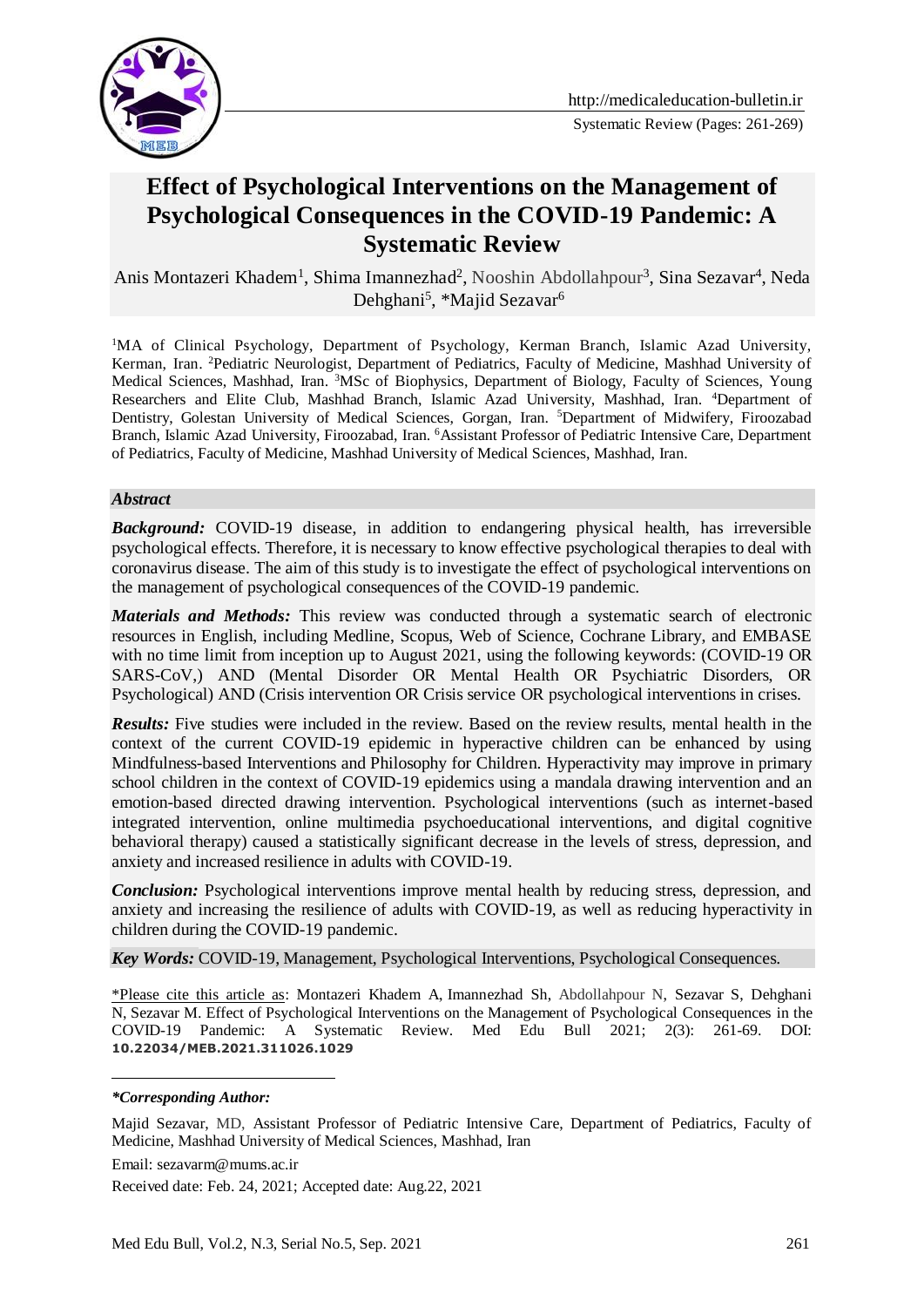## **1- INTRODUCTION**

 Coronavirus acute respiratory distress syndrome COVID-19 is a pandemic disease (1, 2). It primarily affects the respiratory system and its main clinical symptoms include fever, cough, myalgia, and shortness of breath (3). COVID-19 spread rapidly from China to other parts of the world and was announced as a public health emergency by World Health Organization (WHO) on January 30, 2020. The COVID-19 pandemic has endangered the psychological and physical health of individuals in all countries and has led to the spread of psychological health problems due to its unknown, uncontrollable, unpredictable, and rapidly spreading nature (4, 5).

The high pathogenicity, infectivity, and the subsequent mortality rate of the disease are the factors that affect the psychological health status of different people ranging from patients to medical staff, children, psychiatric patients, and other people in various ways (5, 6). Research has shown that in the early stages of the COVID-19 infection, i.e. when the infection or the virus spreads rapidly, people experience a strong sense of vulnerability, ambiguity, and threatened life, leading to the onset of physical and cognitive symptoms of anxiety (7). The COVID-19 pandemic not only threatens life but has also imposed overwhelming psychological stress on people in China and other parts of the world (8).

Moreover, the number of people with major psychological health problems after the main event, i.e. the COVID-19 outbreak, is often more than people with physical damages because the healthrelated psychological effects are usually long-lasting (9). The experiences of medical staff during the SARS outbreak showed that this disease has long-term effects on the psychological health of medical staff and it is worth providing effective support and training (10).

The prevalence of COVID-19 disease has increased psychological stress levels in various other ways. For example, fear of getting infected, quarantine-related fear and anxiety, travel restrictions, anxiety and fear of handshakes and social greetings, and, most importantly, anxiety and fear of death of oneself and loved ones are among issues caused by the COVID-19 pandemic (11). Considering the global status of the disease, which has affected, or even paralyzed, almost all economic, political, social, and even military aspects of all countries in the world, psychological effects of this viral disease on the psychological health of different are of great importance (12).

Telephone and online psychological counseling services became widespread in some countries, including China, during the pandemic. Also, the State Council of the People's Republic of China announced that it was launching online institutions in response to the outbreak (13). Overall, recognizing the COVID-19-related psychological problems, as well as recognizing useful psychological capabilities can help governments and related organizations make informed decisions to prevent and treat the disease. Since there are few studies on the effect of psychological interventions on the psychological problems of individuals during the COVID-19 pandemic, the present study was conducted to investigate the effect of psychological interventions on the management of psychological consequences of the COVID-19 pandemic.

#### **2- MATERIALS AND METHODS**

#### **2-1. Method**

 The Preferred Reporting Items for Systematic Review and Meta-Analysis (PRISMA) checklist was used as a template for this review. The participants, interventions, comparators, and outcomes (PICO) framework was used to formulate the review objective and inclusion criteria.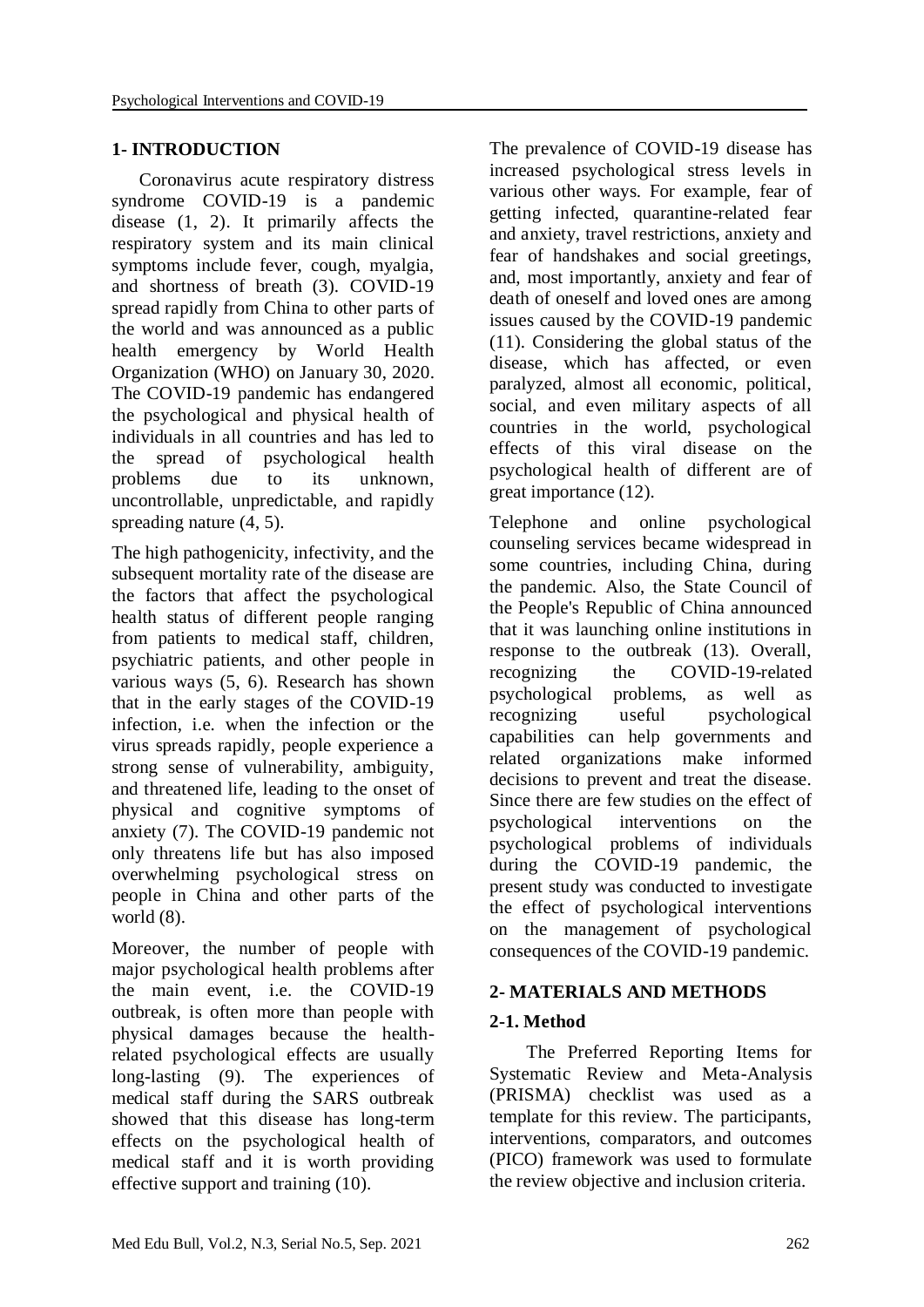## **2-2. Eligibility criteria**

#### **Participants:** All ages.

**Interventions***:* Types of Psychological Interventions on the Management of Psychological Consequences in the COVID-19 Pandemic.

**Comparators**: Treatment vs. control group, treatment vs. different type of treatment, before vs. after treatment, pharmacological vs. non-pharmacological treatments.

**Outcome:** Primary outcome: reduction of stress and depression; secondary outcomes: significant changes in other mental health problems include reduced stress and depression and increased resilience.

## **2-3. Included studies**

Randomized controlled trials (RCT), clinical studies both randomized and nonrandomized either retrospective or prospective. Pilot, preliminary, and case report studies were not included due to limited sample size and a higher risk of bias. Studies were published in English up to August 2021.

#### **2-4. Information sources**

A systemic search of electronic databases Medline, Scopus, Web of Science, Cochrane Library, and EMBASE was conducted. The search was done independently in duplication by two reviewers and any disagreement between the reviews was dissolved by the supervisor.

## **2-5. Study selection**

Database search was done for possible studies, abstracts of the studies were screened for identification of eligible studies, full-text articles were obtained and assessed, and a final list of included studies was made (**Figure.1**). This process was done independently and in duplication by two reviewers and any disagreement was resolved by the third reviewer.

## **2-6. Data collection process**

A form was created and followed for each study. Two reviewers collected the data independently. The collected data were combined and compared for accuracy and any discrepancies were solved by a third reviewer.

## **2-7. Risk of bias in individual studies**

Risk of bias assessment was done following The Modified Jadad (14). The assessment was done by two reviewers independently and in duplication and any discrepancies were resolved by the third reviewer (**Table.1**).

## **2-8. Synthesis of results**

Due to the difference in the included studies, study designs, lack of control groups in some studies, sample size, type of intervention used, duration of treatment, and duration of follow-up, meta-analysis was not be conducted.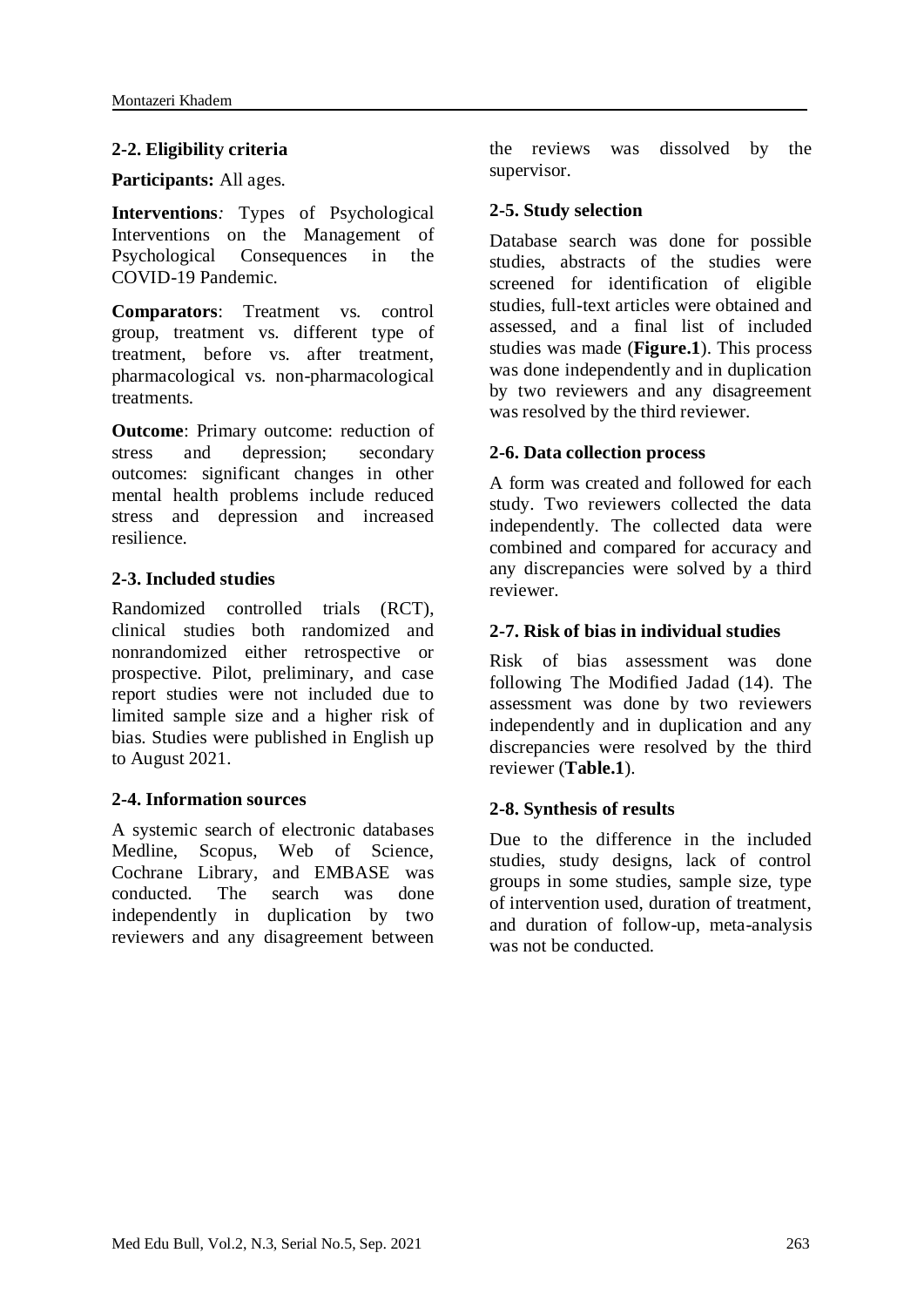

Fig.1. PRISMA statement (2009).

**Table-1**: Evaluation of the quality of the included studies by the Modified Jadad (14).

|                                              |                               | Randomization                                                                                  |  |                          |                                      |                                             |                          |
|----------------------------------------------|-------------------------------|------------------------------------------------------------------------------------------------|--|--------------------------|--------------------------------------|---------------------------------------------|--------------------------|
| Author, Year,<br>Reference                   | Randomization<br>is mentioned | Randomizati<br>Randomization<br>on method<br>method is<br>is not<br>appropriate<br>appropriate |  | Blinding is<br>mentioned | Blinding<br>method is<br>appropriate | Blinding<br>method is<br>not<br>appropriate | Dropouts/<br>Withdrawals |
| Malboeuf-Hurtu<br>bise et al.,<br>2021, (15) | $^{+}$                        | $^{+}$                                                                                         |  | $\overline{\phantom{0}}$ |                                      |                                             | $^{+}$                   |
| Malboeuf-Hurtu<br>bise et al.,<br>2021, (16) | $+$                           |                                                                                                |  | $\qquad \qquad -$        |                                      |                                             | $^{+}$                   |
| Wei et al., 2020,<br>(17)                    | $^{+}$                        |                                                                                                |  | $\overline{\phantom{a}}$ |                                      |                                             | $^{+}$                   |
| Shaygan et al.,<br>2021, (18)                | $+$                           |                                                                                                |  |                          |                                      |                                             | $^{+}$                   |
| Cheng et al.,<br>2020, (19)                  | $\pm$                         | $^{+}$                                                                                         |  |                          |                                      |                                             | $\pm$                    |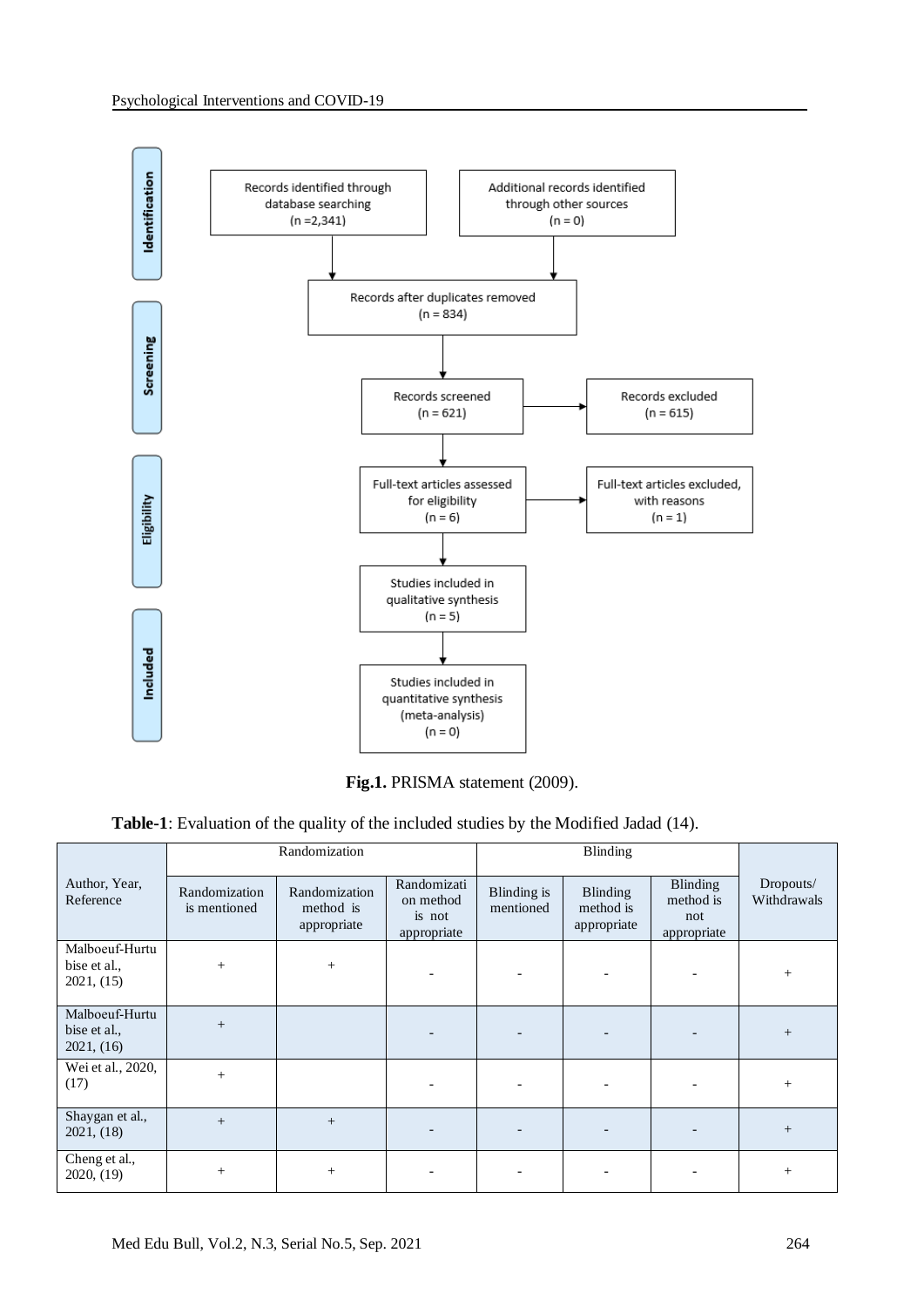## **3- RESULTS**

 Five studies were included in the systematic review (**Table.2**). Malboeuf-Hurtubise et al., compared the role of both online and remote group-based mandala drawing and emotion-based directed drawing interventions on the mental health of 22 primary school children during the COVID-19 epidemic. The pilot study utilized a randomized cluster design to scrutinize and compare the effects of both interventions on depression, anxiety, hyperactivity, and inattention in the examined children. According to the analysis of covariance (ANCOVA), after controlling the baseline values, a significant effect of the type of drawing intervention was observed on the inattention level. The mandala drawing group exhibited higher inattention scores at post-test than the emotion-based directed drawing group. Based on post hoc sensitivity analysis, there was a significant decline in pre-to-post hyperactivity scores for the whole sample (15). In another study by Malboeuf-Hurtubise et al., the effects of two interventions were investigated and compared on the anxiety and inattention, as well as on the basic psychological needs (BPN) of 37 elementary school students. According to the ANCOVA test results, the intervention of Philosophy for children (P4C) significantly affected the mental health difficulties in comparison with the baseline levels. Scores on the post-test

measured symptoms seen in the P4C group were lower than in the mindfulness-based intervention (MBI) group. Moreover, the MBI group experienced significantly higher post-test BPN satisfaction than the P4C group (16). Wei et al. conducted a study on patients with confirmed COVID-19 admitted to an isolated ward. They<br>performed an online intervention performed an online intervention, including four components breathing exercises, mindfulness, refuge skills, and butterfly hug. The intervention lasted 50 minutes every day for two weeks. The results of the study showed a significant decrease in the scores of the depression and anxiety scale (17). In another study, Shaygan et al. performed online multimedia psychoeducational interventions on patients with COVID-19 admitted to two hospitals in Shiraz for two weeks. These interventions included cognitive-behavioral techniques, stress management techniques, mindfulnessbased stress reduction, and positive psychotherapy. The results showed a statistically significant improvement in resilience ( $P = 0.04$ ), and perceived stress of patients  $(P = 0.01)$  (18). Cheng et al. performed a cognitive behavioral therapy intervention on COVID-19 patients. The results showed a decrease in stress and depression, a significant increase in resilience and general health quality of patients (P<0.001) (19).

| Author,<br>Year,<br>(References) | Country | Participant<br>characteristics | Participant<br>numbers<br>(intervention/<br>control) | Age,<br>year | Type of<br>interventions | Results                          |
|----------------------------------|---------|--------------------------------|------------------------------------------------------|--------------|--------------------------|----------------------------------|
| Malboeuf-Hurtubise               | Canada  | Elementary                     | 22                                                   | ۰            | Emotion-based            | The mandala drawing group        |
| et al., $2021, (15)$             |         | school                         |                                                      |              | directed drawing         | exhibited higher inattention     |
|                                  |         | students                       |                                                      |              | intervention and         | scores at post-test than the     |
|                                  |         |                                |                                                      |              | mandala<br>a             | emotion-based<br>directed        |
|                                  |         |                                |                                                      |              | drawing                  | drawing group, also, there was   |
|                                  |         |                                |                                                      |              | intervention.            | a significant decline in pre-to- |
|                                  |         |                                |                                                      |              |                          | post hyperactivity scores for    |
|                                  |         |                                |                                                      |              |                          | whole samples.                   |

**Table-2:** Baseline characteristics of included studies.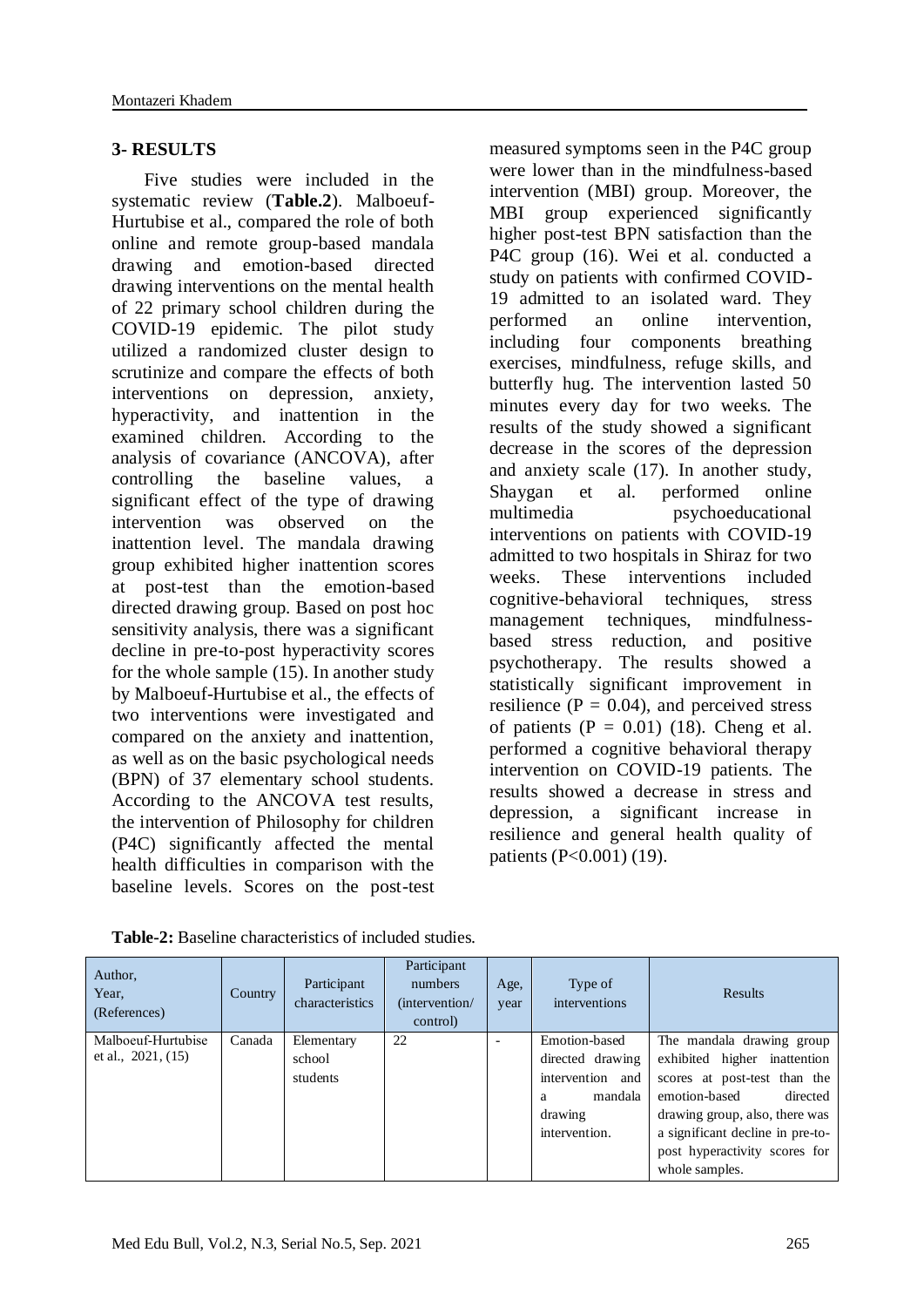| Malboeuf-Hurtubise<br>et al., $2021, (16)$ | Canada | Elementary<br>school<br>students          | 37            | $\overline{\phantom{a}}$ | Philosophy for<br>children (P4C)<br>and mindfulness-<br>based<br>interventions<br>(MBIs)                                                              | Lower scores on the post-test<br>measured symptoms was seen<br>in the P4C group than in the<br>mindfulness-based<br>intervention<br>(MBI)<br>group.<br>Moreover, the MBI group<br>experienced<br>significantly<br>higher<br>post-test<br><b>BPN</b><br>satisfaction than the P4C<br>group. |
|--------------------------------------------|--------|-------------------------------------------|---------------|--------------------------|-------------------------------------------------------------------------------------------------------------------------------------------------------|--------------------------------------------------------------------------------------------------------------------------------------------------------------------------------------------------------------------------------------------------------------------------------------------|
| Wei et al., 2020, (17)                     | China  | Patients<br>affected<br>With COVID-<br>19 | 26(13/13)     | $40-$<br>48              | Internet-based<br>integrated<br>intervention<br>focusing<br>on<br>relaxation.<br>self-<br>care, and raising<br>$\sigma$ f<br>the<br>sense<br>security | patients<br>of<br>the<br>The<br>intervention group exhibited<br>significantly decreased levels<br>of depression and anxiety<br>symptoms in comparison with<br>control group.                                                                                                               |
| Shaygan et al., 2021,<br>(18)              | Iran   | Patients<br>affected<br>With COVID-<br>19 | 48 (26/22)    | 36                       | <b>Stress</b><br>management<br>techniques,<br>mindfulness<br>based, and<br>cognitive<br>behavioral<br>techniques                                      | The patients who used online<br>multimedia psychoeducational<br>interventions reported greater<br>resilience and fewer perceived<br>stress after 2 weeks.                                                                                                                                  |
| Cheng et al., 2020,<br>(19)                | China  | Patients<br>affected<br>With COVID-<br>19 | 206 (102/104) | $44 -$<br>46             | Digital cognitive<br>behavioral<br>therapy                                                                                                            | of<br>level<br>The<br>stress<br>and<br>depression decreased and the<br>level of resilience of patients<br>showed a significant increase<br>in patients ( $P \le 0.001$ ), and the<br>quality of general health<br>improved significantly.                                                  |

## **4- DISCUSSION**

 This study aims to investigate the effect of psychological interventions on the management of psychological consequences of the COVID-19 pandemic. Two studies have investigated the effect of psychological interventions on healthy primary school children during the COVID-19 pandemic and three studies have been performed on adults. The review of research results showed that various psychological interventions such as stress management techniques, mindfulness-based, cognitive-behavioral relaxation techniques, self-care, and raising the sense of security can help reduce the psychological effects of COVID-19 disease and improve physiological health status. The COVID- 19 pandemic is considered an individual and social crisis worldwide, which in turn causes a lot of psychological stress on individuals and society. This crisis can also disrupt the quality of interpersonal family relationships and generate feelings of exclusion from society, which altogether can predispose a person to psychological disorders such as depression, anxiety, and stress (20). People experience unpleasant feelings during home quarantine, and this can lead to experiencing feelings of loneliness and eventually depression. Also, people who lose their loved ones show signs of posttraumatic stress due to their inability to hold funerals (21). Studies have also shown that some families may lose their source of income and students may become anxious about paying their tuition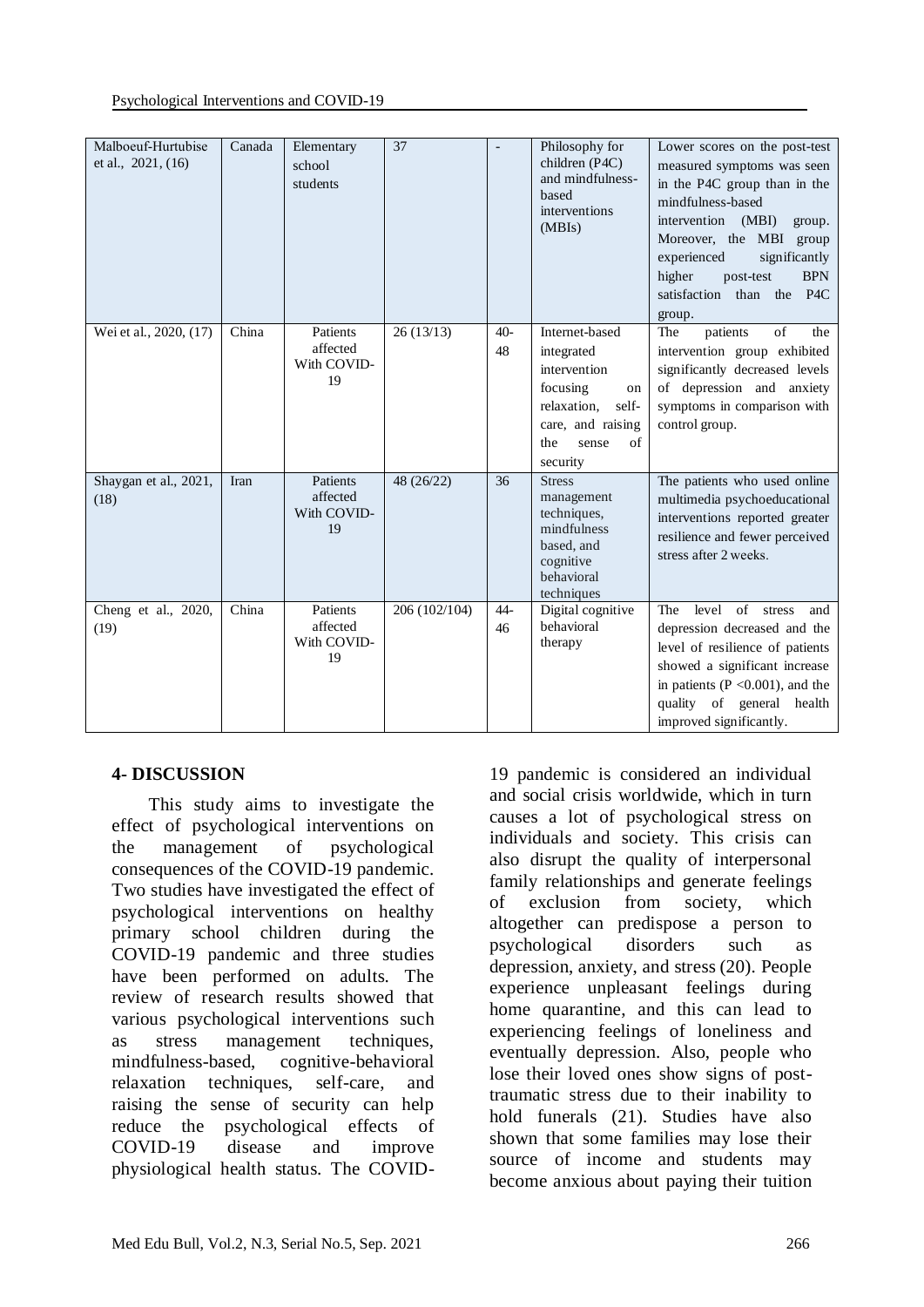fees due to the financial outcomes of the coronavirus outbreak. Therefore, this pandemic creates physical and psychological health problems at the national level in addition to its economic impacts (22). Psychological interventions in different stages of the pandemic can be useful and practical. During the COVID-19 pandemic, psychological health professionals can actively perform the relevant interventions by teaching positive skills such as resilience, hope, and spiritual health to enhance a person's psychological health and psychosocial response to the virus (23). Cognitive-behavioral therapy can also be effective in combating beliefs such as overestimating the risk of contracting and fear of dying by helping the person to think logically and to challenge these irrational thoughts and to try to replace them with rational thoughts. This treatment also helps people control their stress and anxiety in the face of COVID-19 by training desensitization methods and muscle relaxation (24).

Other effective psychological interventions affecting COVID-19 related harms include acceptance and commitment therapy (ACT). Many people experience many negative thoughts about their disease and future due to the critical COVID-19 conditions. Experiencing these negative thoughts leads to stress and anxiety responses. ACT helps these people think of thoughts only as thoughts and not reality with training techniques such as mindfulness, and this helps the person take purposeful and value-based actions instead of showing anxiety and stress (25). Selfcare is the most important factor in controlling the outcomes of the COVID-19 pandemic. In the meantime, people with conscientious characteristics follow the principles of self-care behaviors such as mask use, social distancing, regular hand washing, and other health protocols, and thus, self-care behaviors and having conscientious characteristics can be

effective factors in dealing with COVID-19 disease (26). Another positive characteristic affecting COVID-19 is resilience. Highly-resilient people view negative events more flexibly and realistically, and also see problems as often limited and temporary compared to other people, and these factors help the person to manage situations in the face of crises such as COVID-19 disease, which causes a lot of stress (27). Providing psychological support to anxious and injured people as well as specialized psychological health services to pandemic survivors are the most important goals of a psychological intervention (28). These psychological interventions, which are performed in person, online, and by phone, include cognitive-behavioral therapy (CBT), mindfulness, dialectical behavior therapy, etc. The above interventions have been been carried out by medical staff such as psychiatrists, psychologists, and mental health social workers and have very effective results in treating disorders such as depression, anxiety, and sleep disorders in patients with suspected infections, quarantined family members, medical personnel, and vulnerable groups (e.g. children, the elderly, pregnant women, and the general public). Several artificial intelligence programs have also been used as an intervention during psychological crises caused by the current epidemic (29).

Many of the psychological and anxiety crises created in an epidemic are related to the financial and economic problems faced by many people and are essentially nonendopsychic. It is suggested to form a committee, if possible, to address the problems of high-risk businesses and to set up telephone lines to provide services to these respected people. In short, to prevent the exacerbation of possible problems, it is<br>necessary to provide continuous necessary to provide continuous psychological services, even for those with mild psychological problems during pandemics (30).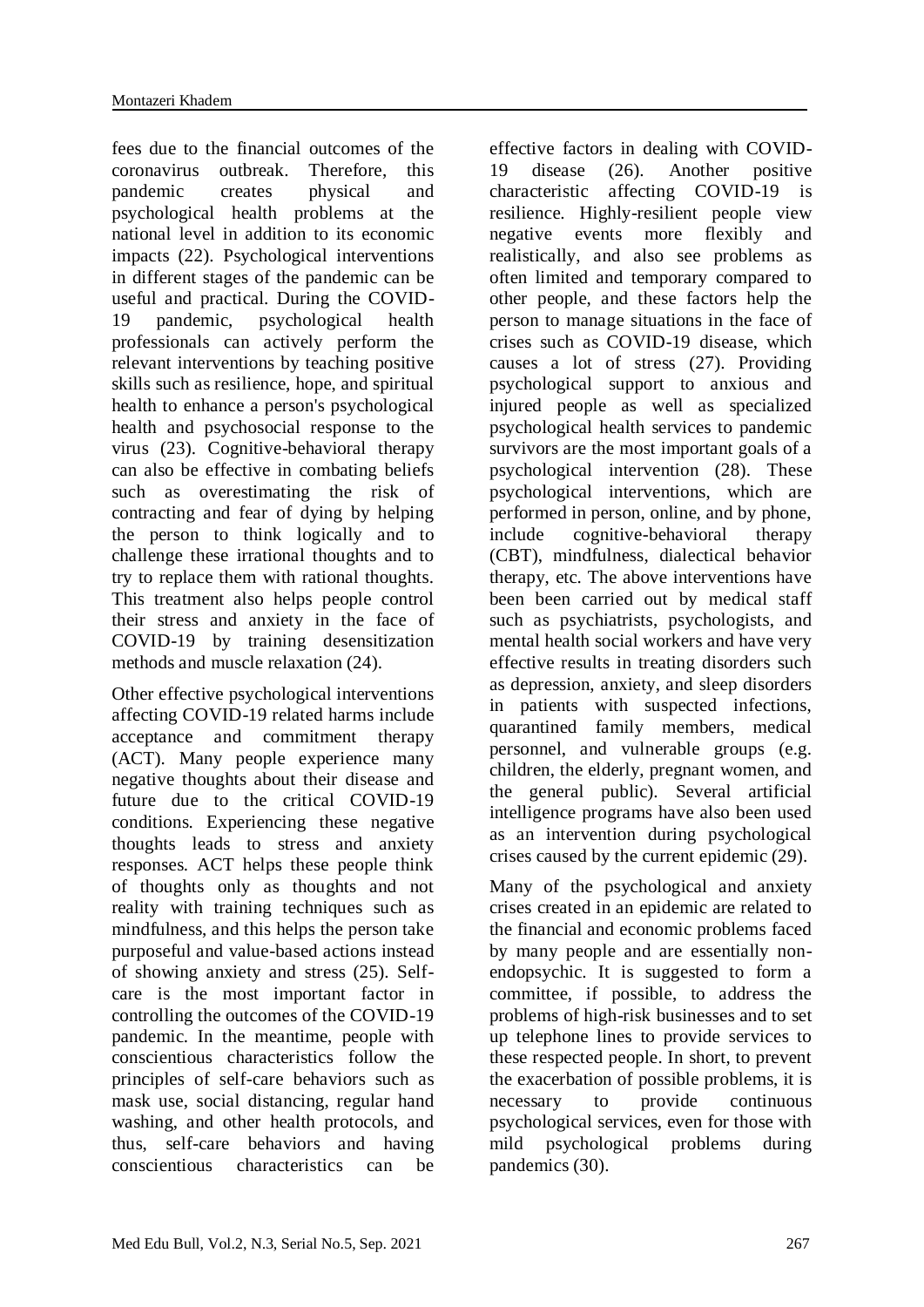### **5- CONCLUSION**

 Overall, the research findings showed that COVID-19 disease causes many psychological problems for the general public and it is necessary to perform rapid, continuous, and timely psychological interventions, especially through telephone and online services. Various psychological interventions such as stress management techniques, mindfulness-based, cognitivebehavioral relaxation techniques, self-care, and raising the sense of security can help reduce the effects of COVID-19 and improve psychological health status.

## **6- AUTHORS' CONTRIBUTIONS**

Study conception or design: AM, SI, and MS; Data analyzing and draft manuscript preparation: SI, NA, SS; Critical revision of the paper: AM; Supervision of the research: AM and MS; Final approval of the version to be published: AM, SI, NA, SS, and MS.

#### **7- CONFLICT OF INTEREST:** None.

#### **8- REFERENCES**

1. Farhat AS, Sayedi SJ, Akhlaghi F, Hamedi A, Ghodsi A. Coronavirus (COVID-19) infection in newborns. International Journal of Pediatrics. 2020;8(6):11513-7.

2. Ghodsi A, Azarfar A, Ghahremani S. A Review of Coronavirus Disease (COVID-19) in Children. Journal of Pediatric Nephrology. 2020;8(3).

3. Ghodsi A, Sarabi M, Malek A, Khakshour A. ent Treatment Guidelines of SARS-CoV-2 Related Multisystem Inflammatory Syndrome in Children: A Literature Review and Expert Opinion. Journal of Child Science. 2021;11(01):e133-e40.

4. Rothan HA, Byrareddy SN. The epidemiology and pathogenesis of coronavirus disease (COVID-19) outbreak. Journal of autoimmunity. 2020:102433.

5. Lu, H., Stratton, C. W., & Tang, Y. W. Outbreak of pneumonia of unknown etiology in Wuhan, China: The mystery and the miracle. Journal of medical virology, 2020; 92(4): 401-402.

6. Bao, Y., Sun, Y., Meng, S., Shi, J., & Lu, L. (2020). 2019-nCoV epidemic: address mental health care to empower society. The Lancet, 2020; 395(10224): 37-8.

7. Chong MY, Wang WC, Hsieh WC, Lee CY, Chiu NM, Yeh WC, et al. Psychological impact of severe acute respiratory syndrome on health workers in a tertiary hospital. The British journal of psychiatry: the journal of mental science. 2004;185: 127-33.

8. Duan L, Zhu G. Psychological interventions for people affected by the COVID-19 epidemic. The lancet. Psychiatry. 2020;7(4): 300-302.

9. Allsopp K, Brewin CR, Barrett A, Williams R, Hind D, Chitsabesan P, et al. Responding to mental health needs after terror attacks. BMJ. 2019;366: l4828.

10. Kang L, Ma S, Chen M, Yang J, Wang Y, Li R, et al. Impact on mental health and perceptions of psychological care among medical and nursing staff in Wuhan during the 2019 novel coronavirus disease outbreak: A cross-sectional study. Brain, behavior, and immunity. 2020.

11. Fardin, M. A. COVID-19 and anxiety: A review of psychological impacts of infectious disease outbreaks. Archives of clinical infectious diseases, 2020;15(COVID-19).

12. Li, S., Wang, Y., Xue, J., Zhao, N., & Zhu, T. The impact of COVID-19 epidemic declaration on psychological consequences: a study on active Weibo users. International journal of environmental research and public health, 2020;17(6): 2032.

13. The State Council of China. A notification to set up nationwide psychological assistance hotlines against the 2019-nCoV outbreak. Published February 2, 2020. Accessed March 3, 2020. Available from: http://www.gov.cn/xinwen/2020- 02/02/content\_5473937.htm.

14. Oremus M, Wolfson C, Perrault A, Demers L, Momoli F, Moride Y. Interrater reliability of the modified Jadad quality scale for systematic reviews of Alzheimer's disease drug trials.